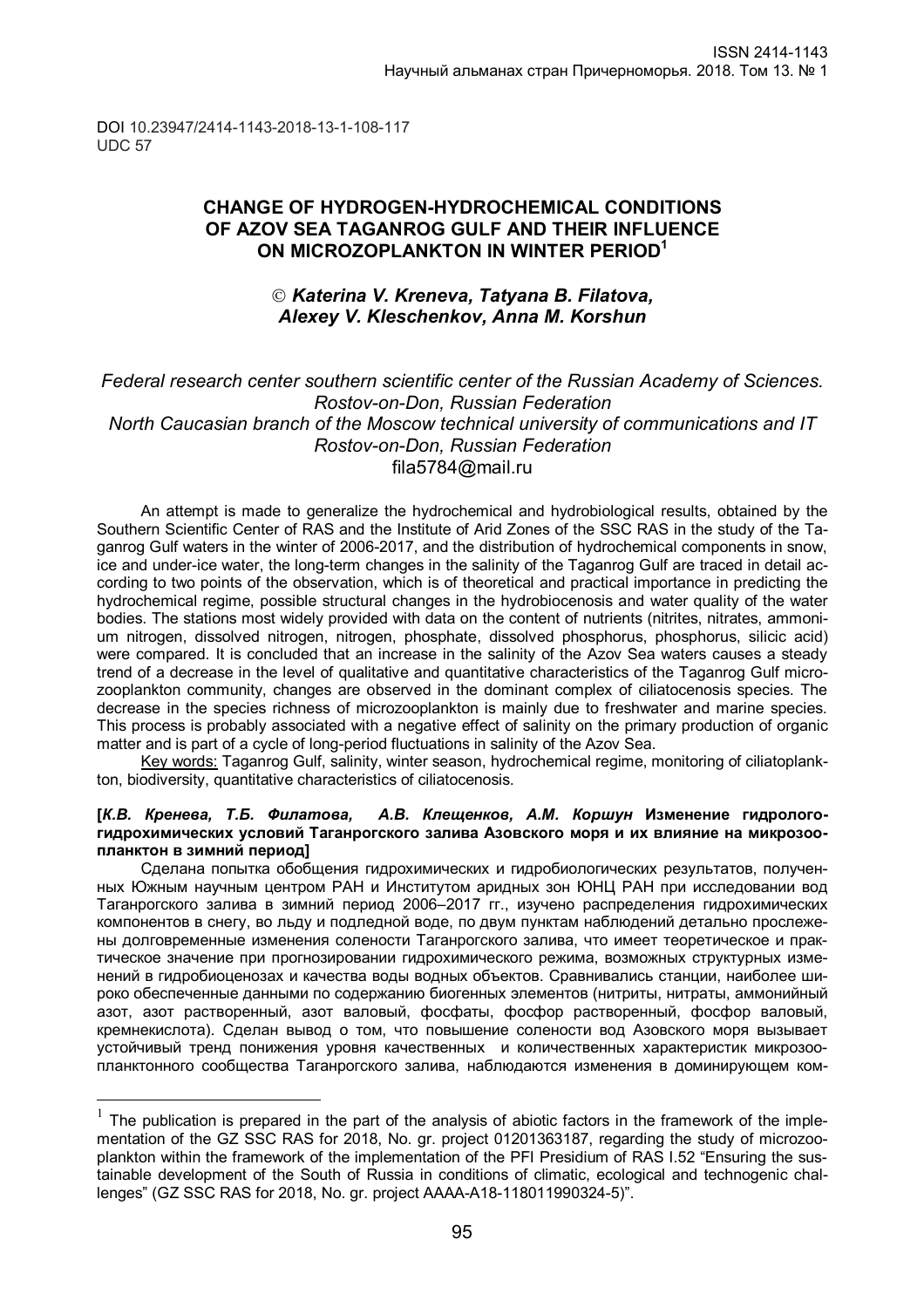плексе видов цилиатоценоза. Снижение видового богатства микрозоопланктона происходит, в основном, за счет пресноводных и морских видов. Данный процесс, вероятно, связан с отрицательным воздействием солености на первичную продукцию органического вещества и является частью цикла долгопериодных колебаний солености Азовского моря.

Ключевые слова: Таганрогский залив, соленость, зимний период, гидрохимический режим, мониторинг цилиатопланктона, биоразнообразие, количественные характеристики цилиатоценоза.

*Katerina V. Kreneva - candidate of biological studies. Federal Research Center of the Southern Scientific Center of the Russian Academy of Sciences. Rostov-on-Don, Russia. Federation.*

*Tatyana B. Filatova – scientific worker. Southern scientific center of Russian Academy of Science. Rostovon-Don, Russian Federation.* 

*Alexey V. Kleschenkov – candidate of geology, head of the department. Southern scientific center of Russian Academy of Science. Rostov-on-Don, Russian Federation.*

*Anna M. Korshun – candidate of geographical studies, assistant professor. North Caucasian branch of the Moscow technical university of communications and Informatics. Rostov-on-Don, Russian Federation.*

*Кренева Катерина Валерьевна – кандидат биологических наук, инженер-исследователь. Федеральный исследовательский центр Южный научный центр Российской академии наук. Ростовна-Дону, Россия.*

*Филатова Татьяна Борисовна – научный сотрудник. Южный научный центр Российской академии наук. Ростов-на-Дону, Россия.*

*Клещенков Алексей Владимирович – кандидат геологических наук, заведующий отделом. Южный научный центр Российской академии наук. Ростов-на-Дону, Россия.*

*Коршун Анна Михайловна* – *кандидат географических наук, доцент. Северо-Кавказский филиал Московского технического университета связи и информатики. Ростов-на-Дону, Россия.*

*The authors express their gratitude and appreciation to the staff of the Southern Scientific Center of Russian Academy of Sciences E.G. Aleshina, M.S. Milutka and K.S. Grigorenko, for assistance in carrying out the field and research works*

The last decade is characterized by a low flowing of the Don in the result of which along with a number of other negative consequences the significant reconstruction of natural systems functioning of the Taganrog Gulf, esturial seashore and Don delta occurs. This is mainly conditioned by the Taganrog Gulf salinity increase, occurring in the consequence of the Don liquid effluent decrease. In this connection, the goal of this work was to describe the changes in the hydro-hydrochemical conditions of the Taganrog Gulf in winter under conditions of low water availability and the assessment of the microzooplankton community response to such changes.

The winter season represents the least studied period of ecosystem development of Azov sea and the Taganrog Gulf. Notwithstanding that the Azov sea is relatively wellstudied, the information about ecosystem functioning in the winter period is rather poor [2]. The available data on the state of the Azov sea pelagial cover observations, made in conditions of mild winters with a relatively weak ice cover [14]. At the same time, the winter period is one of the most important seasons for understanding the patterns of functioning and formation of the ecosystem productivity of the Taganrog Gulf and the Azov sea.

The Southern Scientific Center of the RAS has been conducting winter researches for more than 15 years on the diesel icebreaker "Captain Demidov" and SRS "Professor Panov" during the annual winter monitoring of the main parameters of the environment and biota in the coastal zone of the Taganrog Gulf. The result of this work was the replenishment of the unique database of the Azov sea for the main abiotic and biotic indi-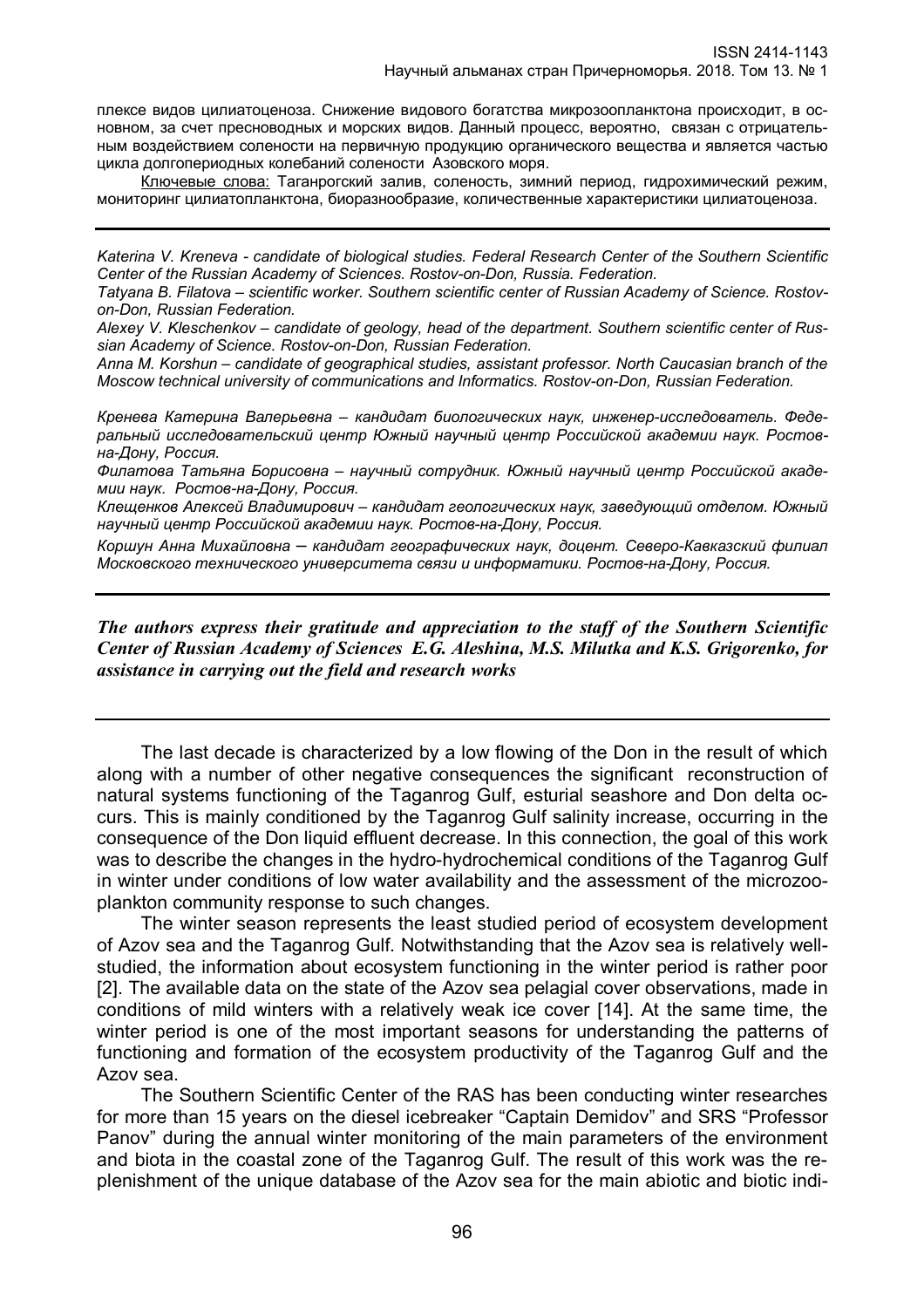cators, detailed analysis and interpretation of the materials are set out in publications [3, 8, 9].

Current climatic changes are reflected at all levels of organization of terrestrial and marine ecosystems. The Taganrog Gulf was chosen as an object of research, which occupies a special place in the ecosystem of the Azov sea as an estuary reservoir, the most important features of which are small depths and the formation of a zone of river and sea waters, mixing within its boundaries. Besides, it is the most ice-infested region of the Azov sea, which is explained by extremely favorable conditions for ice formation: the position of the gulf between the isotherms of January  $-5$  and  $-6^{\circ}$  C (the coldest part of the sea), the flow into the Gulf of the Don river and the shallow waters of the Gulf. This region is also characterized by the greatest significant load of biogenic runoff and a pronounced horizontal gradient of salinity [2].

Sampling of microzooplankton, hydrochemical samples and carrying out of researches of thermohaline characteristics of water were carried out from the icebreaker "Captain Demidov" in late February-early March from 2003 to 2017, and also during onshore observations of the Taganrog Gulf from 2012 to 2017 on the network of stations, located at the southern coast of the Taganrog Gulf (Port-Caton, Chumbur-Spit, Pavlo-Ochakovo Spit) and at the northern (Beglitskaya Spit, Petrushino, Mikhailovka). Subglacial water samples were selected, where the following parameters were determined: nitrites, nitrates, ammonia nitrogen, dissoluted nitrogen, gross nitrogen, phosphates, dissoluted phosphorus, gross phosphorus, the dissolved load, suspended substances content, ionic composition.

A plastic bucket and a Molchanov bathometer were used for the sampling of water. Immediately at the station, the air temperature, the water temperature, the concentration of dissolved oxygen were measured. Water samples were taken into polyethylene bottles and transported in a cold bag.

After the samples filtering, the concentrations of the dissolved nutrients were determined using standard techniques, recommended for use in ocean hydrochemical studies: phosphates – by the method of Morphy and Riley [13]; nitrite – by the method of Bandschneider and Robinson [10]; nitrates – according to the method of Morris and Riley (in the modification of Grasshoff, Strickland and Parsons, Sapozhnikov, Gusarova, Lukashev) [10]; ammonium ions – by the method of Sagee-Solorzano [12]. The concentration of oxygen dissolved in water was determined by the Winkler method [10]. When analyzing water samples, the photometer "Expert-003" was used. The pH values and the water temperature were determined using a HANNA pH meter. Thermohaline characteristics of water were measured by the oceanographic probe CTD-90 (SeaSun Tecnology Gmbh).

Collection of plankton samples was carried out by standard methods. Part of the samples was fixed with an acidic Utermel solution for processing in a stationary laboratory of the Institute. Their concentration was carried out by a sedative method. Part of the samples was examined live on board immediately after sampling or in the laboratory within 24 hours after sampling. The quantitative registration of the infusorians was carried out by a modified method of N.S. Gaevskaya (1949) [1]. Information on the content of nutrients in the subglacial water and numerical characteristics of microzooplankton was processed by mathematical statistics using the data analysis program EXCEL.

Long-term changes in the salinity of the Taganrog Bay were traced in detail by two observation points, in the area of the Pavlo-Ochakovo spit (11 km from the mouth of the Don) and the Sazalnitskaya spit (60 km from the mouth of the Don), for which the dynamics of salinity growth for 16 years, from 2001 to 2017 was determined. Periodic fluctuations in salinity are associated with intra-annual fluctuations in the costs of the Don in the phases of floods, the intermittent periods, the associated with them releases of the Tsimlyanskaya HES, and the overtaking phenomena. Despite such fluctuations,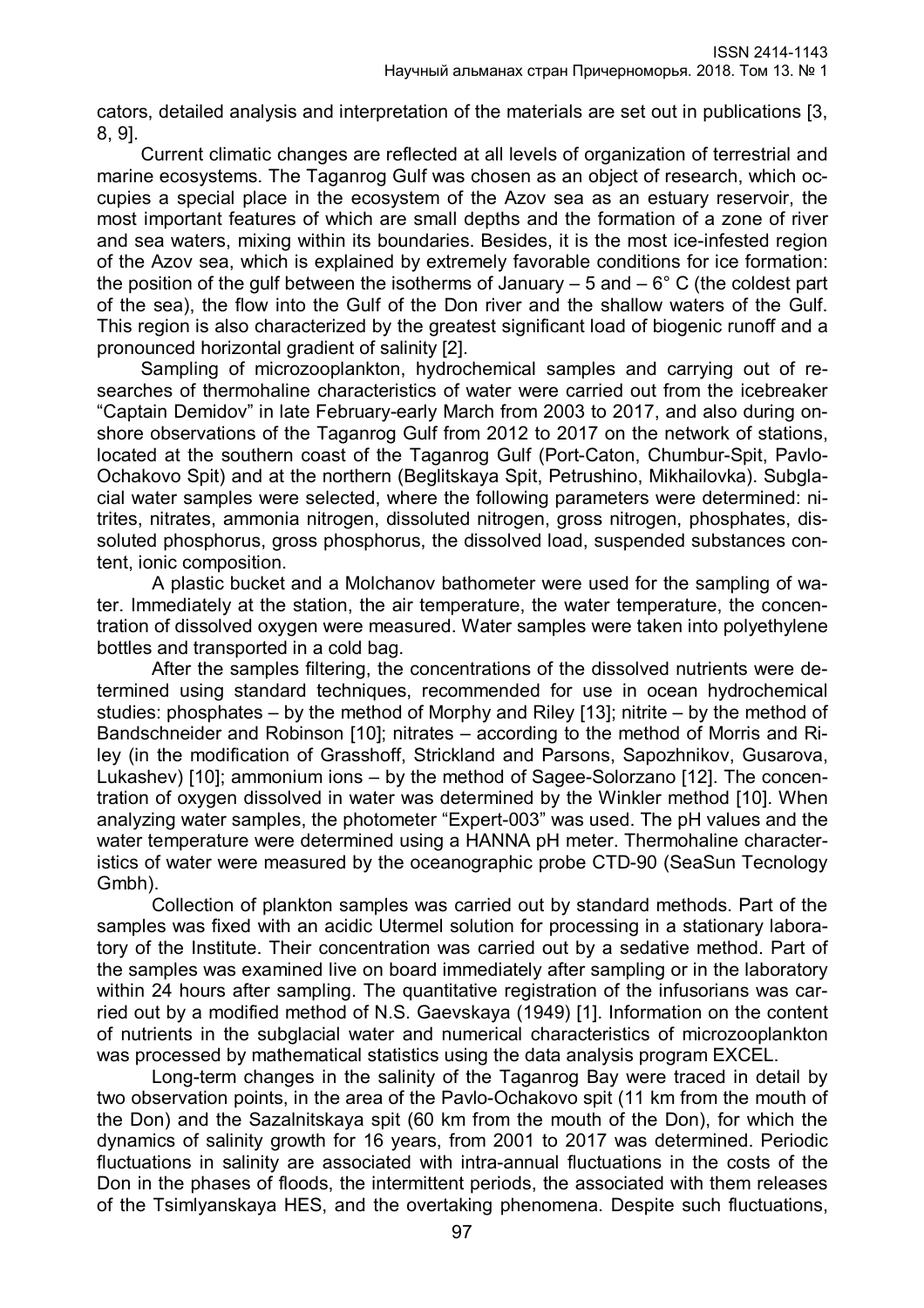there is a noticeable positive trend in salinity at both observation stations. Until the February 2005 salinity values within the range 4-4,4 ‰ were observed at the station Sazalnitskaya spit, in May 2015 there was a jump to11 ‰. The Pavlo-Ochakovo spit is in the immediate proximity from the Don delta, therefore the changes in the thermohaline structure of the Azov sea are manifested later and are not so expressed. From 2002 to 2013 Salinity fluctuated within 0.8-1.3 ‰, with short bursts up to 3-4 ‰. In 2016, salinity minima increased on average to 4-5 ‰. Against the background of the general trend towards the salinity of the Taganrog Gulf in winter, there are certain differences in the distribution of temperature and salinity from year to year. So in winter 2013, a water temperature of 0.16° C was observed at the Pavlo-Ochakovo spit and a salinity of 3.84 ‰ was recorded, which naturally decreased with the movement towards the north. Kagalnik up to 0.05 ° С and salinity 0,6 ‰, minimum salinity in winter for 2013-2017 on the Pavlovo-Ochakovo spit was 0.8 ‰ in 2014 (table 1).

The range of salinity change at the easternmost point of coastal observations on the southern coast (Port-Caton) was from 3.2 to 8.1 ‰, at the easternmost station of the northern coast (Beglitskaya spit) from 3.2 ‰ to 6.3 ‰ respectively.

Such significant changes are caused, on the one hand, by the factor of the river flow volume, the minimum of which occurred in January 2016 (326  $\mathrm{m}^3$ / sec at the closing post in the Razdorskaya station), and the maximum for the period studied in January 2017 (540 m<sup>3</sup>/ s). Another factor that determines the presence of a lateral salinity gradient is that Taganrog Gulf is the most ice-infested region of the Azov sea, and very often it is covered with ice, while the rest of the sea is ice-free and wind currents form within it. The trajectory of fresh water, flowing with the drain of the Don River, depends on the prevailing wind direction and, as a consequence, on the direction of circulation of currents in the bay, complicated by the conditions of ice formation. In the conditions of the eastern wind, the fresh water stream is directed along the southern coast, at the same longitude on the northern coast salinity can be almost twice as high, with the winds of the western components the most fresh runoff is distributed in the eastern part of the bay with a small river bend along the northern shore *(table 1)*. This finds a regular reflection in the hydrochemical characteristics of water.

In February 2014, the nitrite content in the sub-surface water varied from 10.0 to 20.0 μg / l, nitrates from 143.0 to 483.0 μg / l, phosphates from 12.0 to 47.0 μg / l. The thickness of ice in February 2015 was significant  $(4.8 - 5.5 \text{ cm})$  in comparison with February 2007 (0.5 – 1 cm). According to the daily average temperatures of water and air and the duration of the ice formation, the winter of 2015 (the beginning of the year) is attributed to cold winters. In February 2015, the content of nitrite in the sub-ice water varied from 4.0 (Petrushino station) to 24.0 μg / l, nitrates from 1110.0 (Mikhailovka station) to 3,090.0 μg / l, phosphates – from 3.0 (Petrushino station) to 77.0 μg / l. The concentrations of nutrients were minimal at stations near the northern coast of the Taganrog Gulf and are maximum at the southern stations of the Pavlo-Ochakovo spit and Chumbur-spit. In February 2016, the content of nutrients in the subglacial water changed in the following intervals: ammonium ions from 60 to 140.0 μg / l, nitrites from 15.0 to 24.0 μg / l, nitrates from 290.0 to 1120.0 μg / l, gross nitrogen from 910.0 to 2310.0 μg / l, phosphates from 5.0 to 54.0 μg / l, gross phosphorus from 98.0 to 221.0 μg / l, silicon from 2100.0 to 7000.0 μg / l [15].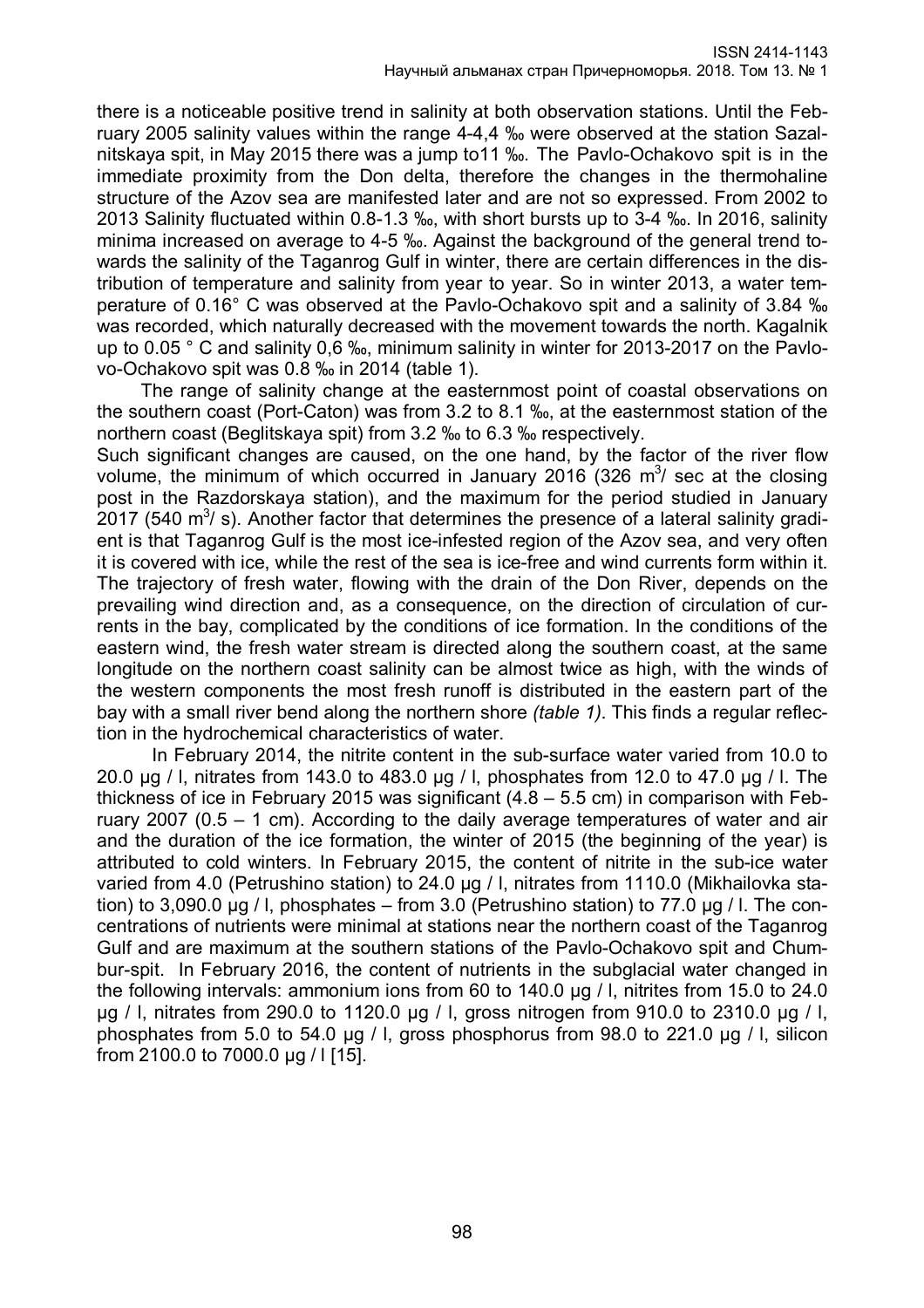|                                 | 29-31.01.2013             |             |                |                       | 12-13.02.2014             |             |                |                                | 19-20.02.2015             |              |                         |                      | 11-12.02.2016             |             |                | 20-21.02.2017           |                           |             |                   |                      |
|---------------------------------|---------------------------|-------------|----------------|-----------------------|---------------------------|-------------|----------------|--------------------------------|---------------------------|--------------|-------------------------|----------------------|---------------------------|-------------|----------------|-------------------------|---------------------------|-------------|-------------------|----------------------|
| Station                         | ပ္ခ<br>Water temperature, | Salinity, % | Wind direction | S<br>Wind strength, m | ပ္စ<br>Water temperature, | Salinity, % | Wind direction | <b>ဟ</b><br>Wind strength, m / | ပ္ခ<br>Water temperature, | Salinity, %  | Wind direction          | Wind strength, m / s | ပ္ခ<br>Water temperature, | Salinity, % | Wind direction | ဖ<br>Wind strength, m / | ပ္ခ<br>Water temperature, | Salinity, % | Wind direction    | Wind strength, m / s |
| Beglitskaya<br>spit             |                           |             |                |                       |                           |             |                |                                | 0,2                       | 6,3          | Ш                       | $\overline{2}$       | 0,1                       | 5,8         | $W-S-W$        | $\mathbf{1}$            | 0,1                       | 3,2         | $\mathbf{\Omega}$ | $\mathbf{1}$         |
| Petrushino                      |                           |             |                |                       |                           |             |                |                                | 1,0                       | 2,7          | Ш                       | $\overline{2}$       | 0,7                       | 2,6         | $W-S-W$        | $\mathbf{1}$            | 1,4                       | 1,1         | Q                 | $\mathbf{1}$         |
| Mikhailovka                     |                           |             |                |                       |                           |             |                |                                | 1,4                       | 1,7          | ш                       | $\overline{2}$       |                           |             | $W-S-W$        | $\mathbf{1}$            | 0,2                       | 0,9         | Q                 | $\mathbf{1}$         |
| Pavlo-<br>Ochakovska<br>ya spit | 0,2                       | 3,8         | S-Ε            | 1                     | 1                         | 0,8         | $W-S-W$        | 1                              | 0,0                       | $\mathbf{1}$ | $\approx$               | $\overline{5}$       | $-0,1$                    | 4,3         | Ш              | 6                       | 1,3                       | 0,9         | <b>P-0-3</b>      | 8                    |
| Chumbur<br>spit                 |                           |             |                |                       |                           |             |                |                                | 1,0                       | 2,5          | $\mathsf{S} \mathsf{M}$ | $\overline{5}$       | 1,3                       | 7,6         | Ш              | 6                       | 0,3                       | 2,2         | <b>IO-IO-3</b>    | 8                    |
| Port-Caton                      |                           |             |                |                       | 0,8                       | 4,7         | $W-S-W$        | $\mathbf{1}$                   | 0,3                       | 3,2          | $\geqslant$             | $\,$ 5 $\,$          | 1,6                       | 8,1         | Ш              | 6                       | 0,6                       | 4,4         | <b>P-P-3</b>      | 8                    |
| Kagalnik                        | 0, 1                      | 0,6         | Ψę             | $\mathbf{1}$          | 0,4                       | 0,6         | S-S-W          | $\mathbf{1}$                   |                           |              |                         |                      |                           |             |                |                         |                           |             |                   |                      |
| Zaimoobryv                      | 0, 1                      | 1,3         | $\mathbf 0$    | $\mathbf 0$           |                           |             |                |                                |                           |              |                         |                      |                           |             |                |                         |                           |             |                   |                      |

*Table 1. Summary of the temperature and salinity of water in the coastal zone of the Taganrog Gulf according to observation data 2013-2017*

Monitoring of the ciliatocenosis of the Taganrog Gulf showed that there is a stable trend (2012-2017) of a decrease in the level of qualitative and quantitative characteristics and a restructuring of the planktonic infusorians community structure in winter. In winter, the community of microzooplankton is formed mainly from species belonging to the "shallow" size group. In the absence of ice or the emergence of dilutions, the proportion of "large" and "medium" size groups of infusorians increases. In 2003, the dominant species in the Taganrog Gulf area were *Rhabdostyla sp*., *Tintinnopsis minuta* (Wailes, 1925) or small *strombidiums*. On the whole investigated water area there was a comparatively large predator *Didinium nasutum* (O.F. Muller, 1876). In 2006, the marine species of *Tintinnopsis beroide*a (Stein, 1867) and *Strobilidium sp*. prevailed. In addition, *Euplotes balteatus* was met in a significant number (Dujardin, 1841). In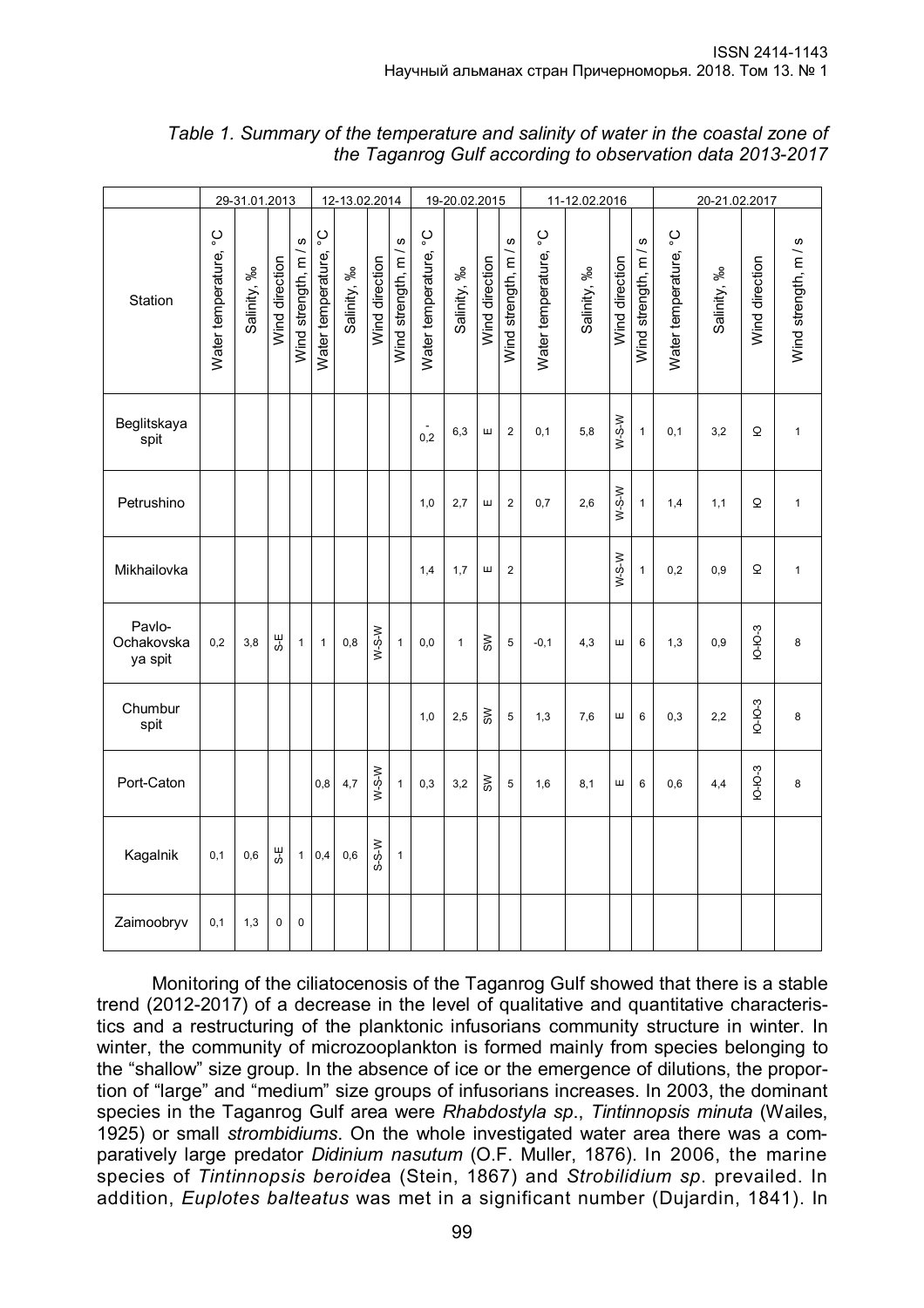2012-2014 years small and medium representatives of the *Strombidium* kind dominated (Claparède & Lachmann, 1859). Throughout our the research from 2003 to 2014, in winter period, 3-4 species of the *Codonellidae* family were regularly observed in the Taganrog Gulf area (Kent, 1881). In 2016-2017 years the dominant species in the Taganrog Gulf area were *Halteria grandinella* (Müller, 1773) and small strombidiums. Representatives of the family *Codonellidae* were completely absent.

Most of the infusorians that occur in the Taganrog Gulf in winter are euryhaline species that occur throughout the sea area. Considering the seasonal aspect, we can say that a low temperature regime is not a decisive factor for the infusorians development. The presence of food allows the ciliates to develop successfully even under subsurface conditions. The number of ciliates in February 2016 ranged from 0.1 to 1.0 million ex./m3, an average of 0.6 million ex./m3. The biomass averaged 18.5 mg / m3. The number of infusorians in February-March 2017 varied from 0.1 to 1.4 million ex./m3, an average was 0.5 million ex./m3. The biomass averaged 16.2 mg / m3. The observed decrease is more pronounced than in 2014, when the level of qualitative and quantitative characteristics development of microzooplankton was 2-12 times lower than in previous years (Table 2).

|           | January February              | 2003 | 2006 | 2008 | 2012 | 2014 | 2016 | 2017 |
|-----------|-------------------------------|------|------|------|------|------|------|------|
| Infuzoria | average,<br>million $ex./m^3$ | 0.9  | 4.2  | 11.9 | 2.3  | 1,0  | 0,6  | 0,5  |
|           | number of<br>species          | 19   | 24   | 21   | 16   | 14   | 10   |      |

# *Table 2. Dynamics of qualitative and quantitative characteristics community of microzooplankton in the winter 2003-2017*

Comparing the data, obtained with previous studies [4-8, 16], we can say that in 2016-2017 the level of quantitative and qualitative characteristics development is lower than in previous years of observation. Comparable in terms of the level of our data were observed only in 2003, after an abnormally cold winter. Both biodiversity and the number of infusorians in 2003 were slightly higher.

The decrease in the species richness and abundance of microzooplankton was due to freshwater species (for example, the representatives of the r.*Strobilidium* (Schewiakoff, 1892) and marine species (family *Codonellidae*), which agrees with the minimum law of the Remane species (1934) in the critical salinity zone. In combination with the pronounced tendency to increase the salinity of the Azov sea and the Taganrog Gulf waters (Figure 1), this allows us to speak of the decisive significance of the salinity factor in the observed decrease in the density of microzooplankton.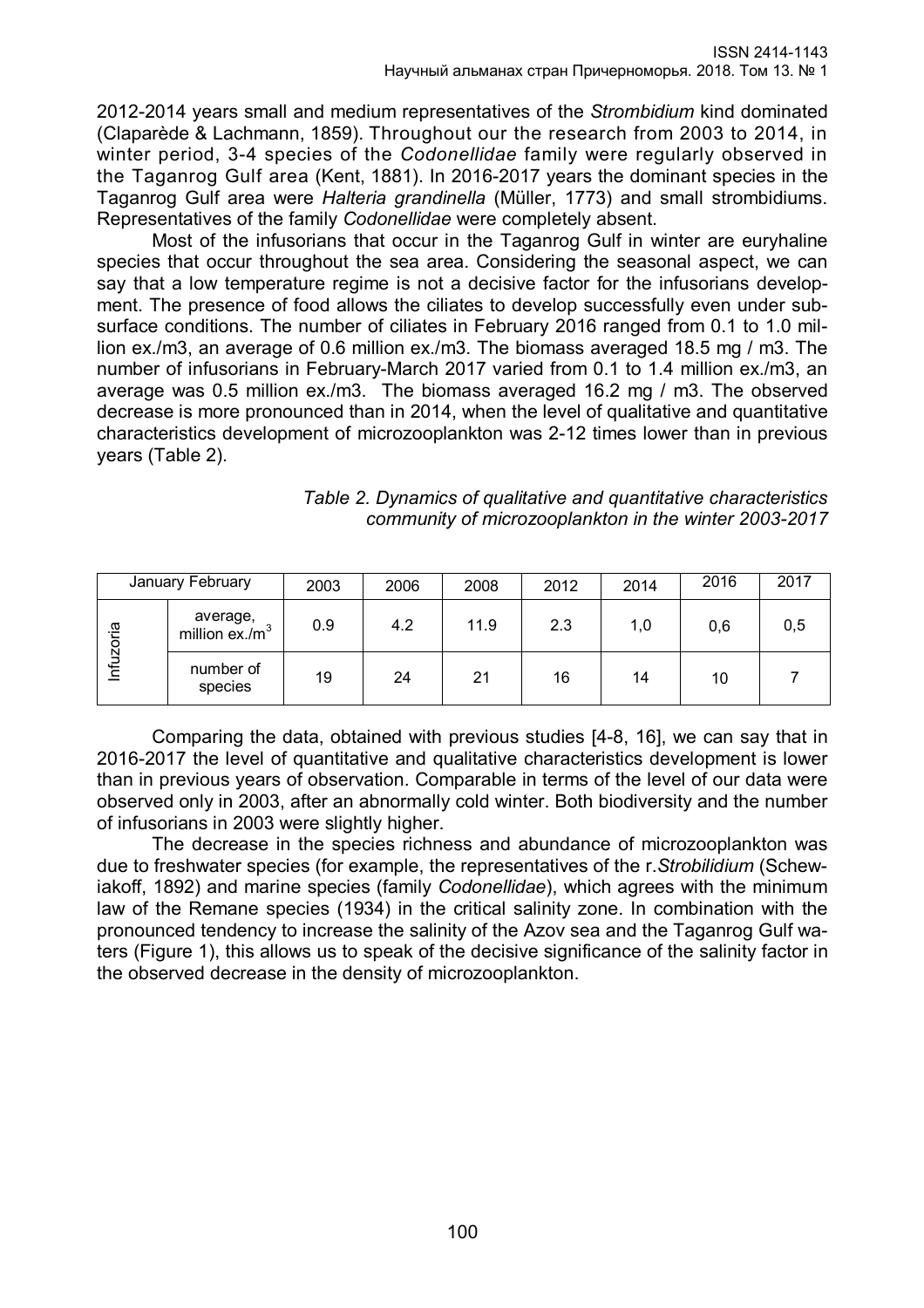

*Figure 1. Dynamics of changes in salinity and density of infusorians in the period from 2003 to 2017*

The value of this factor is confirmed by the literature data. Unfortunately, until 1995 the data on the microzooplankton of the Azov sea have a fragmentary character. However, there are data on biomass and the number of infusoria species found in the water area from 1937 to 1949 in the work [11]. This period, as well as the modern one, is characterized by a pronounced trend towards an increase in salinity. Salinity of the Azov Sea increased from 9 ‰ in 1934 to 12 ‰ in 1952. Also this period is characterized by the lowest, according to available data, quantitative characteristics of the community of ciliatoplankton. The average biomass of infusorians in the period 1937-1949 was 16.5 mg  $/m<sup>3</sup>$ . The number of species found in the water area corresponds to the level of 2014 – 14 species. Based on the foregoing, it can be concluded that an increase in the salinity of the Azov sea waters provides a steady trend of lowering the level of qualitative and quantitative characteristics of the Taganrog Gulf microzooplankton community. Changes are observed in the ciliatocenosis species dominant complex. The decline in the species richness of microzooplankton is mainly due to freshwater and marine species. In addition, this process is probably associated with a negative effect of salinity on the primary production of organic matter [8] and is part of a cycle of long-period fluctuations in salinity of the Azov sea.

# *Литература*

- 1. *Гаевская Н.С.* Простейшие (Protozoa) // Жизнь пресных вод СССР. М.Л.: АН СССР. 1949. Т.2.
- *2.* Гидрометеорология и гидрохимия морей СССР. Азовское море. Т.5. / Ред. Терзиев Ф.С. СПб., 1991.
- 3. Комплексные экосистемные исследования Азовского моря *в* зимний период (2003–2006 гг.). Ледокольные экспедиции и береговые наблюдения / Г.Г. Матишов, Д.Г. Матишов, О.В. Степаньян и др. Ростов-н/Д, 2006.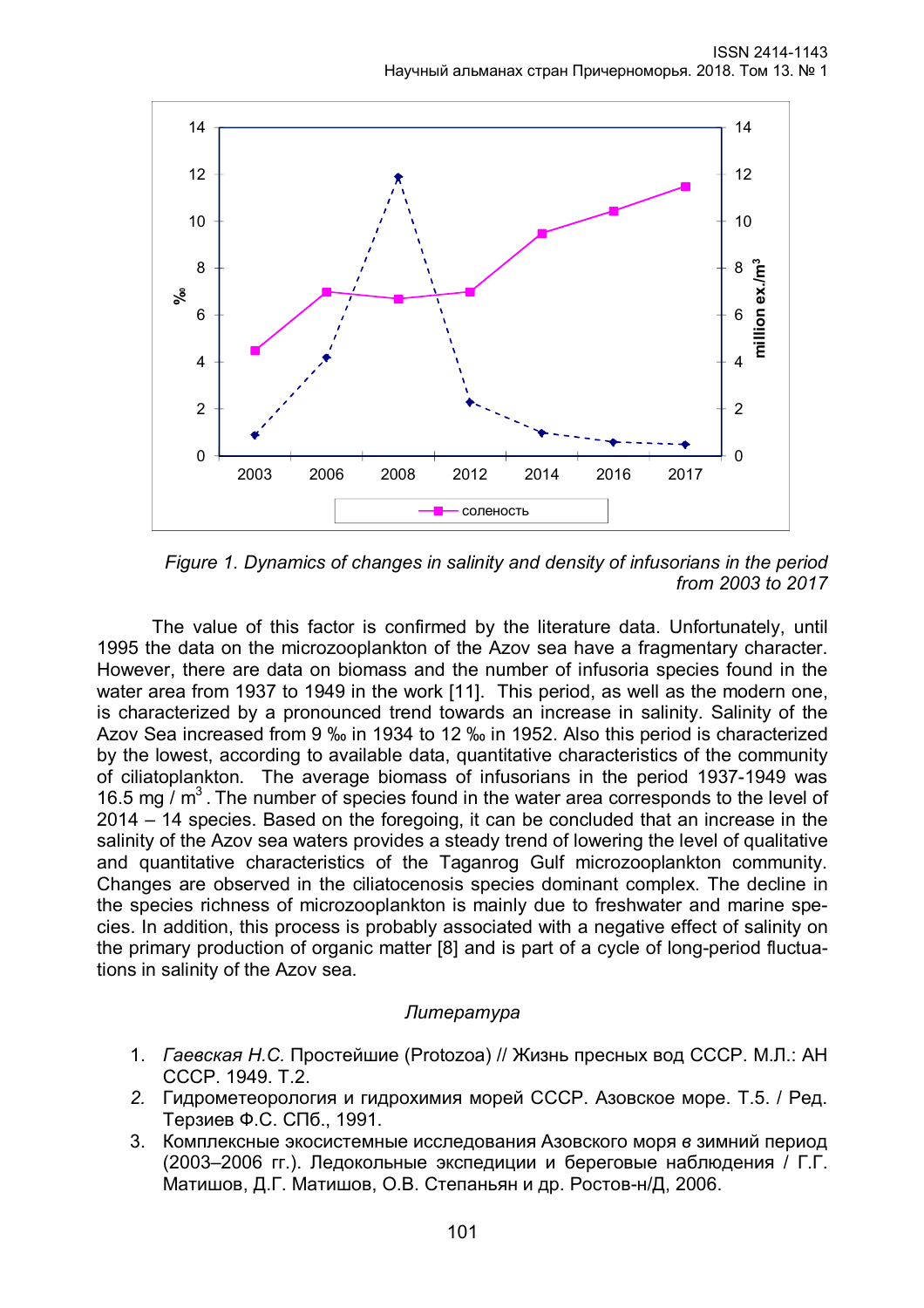- 4. *Кренева К.В.* Экология массовых видов планктонных инфузорий Азовского моря. Автореф. дисс….канд. биол.н. Мурманск, 2006.
- 5. *Кренева К.В.* Характеристика сообщества микрозоопланктона Азовского моря в зимний период // Комплексный мониторинг среды и биоты Азовского бассейна. Том VI. Апатиты, 2004.
- 6. *Матишов Г.Г., Абраменко М.И., Гаргопа Ю.М., Буфетова М.В*. Новейшие экологические феномены в Азовском море (вторая половина XX века). Апатиты, 2003. Т. 5.
- 7. *Матишов Г.Г., Матишов Д.Г., Степаньян О.В., Лебедева Н.В., Инжебейкин Ю.И., Поважный В.В., Кренева К.В., Ковалева Г.В., Сойер В.Г., Савицкий Р.М., Калинкин Б.Д., Липкович А.Д*. Комплексные экосистемные исследования Азовского моря в зимний период (2003-2006 гг.). Ледокольные экспедиции и береговые наблюдения. Ростов-н/Д, 2006.
- 8. *Матишов Г.Г., Степаньян О.В., Поважный В.В., Ковалёва Г.В., Кренёва К.В*. Функционирование экосистемы Азовского моря в зимний период (по результатам ледокольных экспедиций 2003-2006 гг.) ДАН, 2007. Т. 413. №1.
- 9. *Матишов Г.Г., Степаньян О.В., Ковалева Г.В.* Особенности структуры пелагического сообщества Азовского моря в условиях аномально холодной зимы 2005–2006 гг. // Вестник ЮНЦ. 2012. № 4.
- 10. Методы гидрохимических исследований основных биогенных элементов.- Москва, 1988.
- 11. *Пицык Г.К., Новожилова А.Н*. О динамике зоопланктона Азовского моря. 1951. Вып. 15.
- 12. РД 52.24.383-2005. Массовая концентрация аммиака и ионов аммония в водах. Методика выполнения измерений фотометрическим методом в виде индофенолового синего. Ростов-на-Дону, 2005.
- 13. РД 52.24.382-2006. Массовая концентрация фосфатов и полифосфатов в водах. Методика выполнения измерений фотометрическим методом. Ростов-на-Дону, 2006.
- 14. *Студеникина Е.И., Алдакимова А.Я., Губина Г.С*. Фитопланктон Азовского моря в условиях антропогенных воздействий. Ростов-на-Дону, 1999.
- 15. *Филатова Т.Б., Алёшина Е.Г., Клещенков А.В*. Таганрогский залив зимой: распределение гидрохимических компонентов // Научный альманах стран Причерноморья. 2016. Т. 8. № 4. С. 47-51.
- 16. Шляхова Н.А. Исследование планктонных инфузорий как компонента экосистемы Азовского моря. Автореф. дисс….канд. биол. наук. Краснодар, 2000.

# *References*

- 1. *Gaevskaya N.S*. Protozoa // Life of fresh USSR waters. M.L.: AS USSR.1949.  $V.2$ ...
- *2.* Hydrometeorology and hydrochemistry of the seas of the USSR. Azov sea. V. 5. SPb, 1991.
- 3. Complex ecosystem research of the Azov sea in winter (2003–2006). Icebreaking expeditions and coastal observations / G.G. Matishov, D.G. Matishov, O.V. Stepanyan and others. Rostov-on-Don, 2006.
- 4. *Kreneva K.V*. Ecology of mass species of plankton infusorians of the Azov Sea. Abstract of thesis of candidate of biological studies. Murmansk, 2006.
- 5. *Kreneva K.V*. Characteristics of the microzooplankton community of the Azov Sea in winter // Complex monitoring of the environment and biota of the Azov basin. Vol. VI. Apatity, 2004.